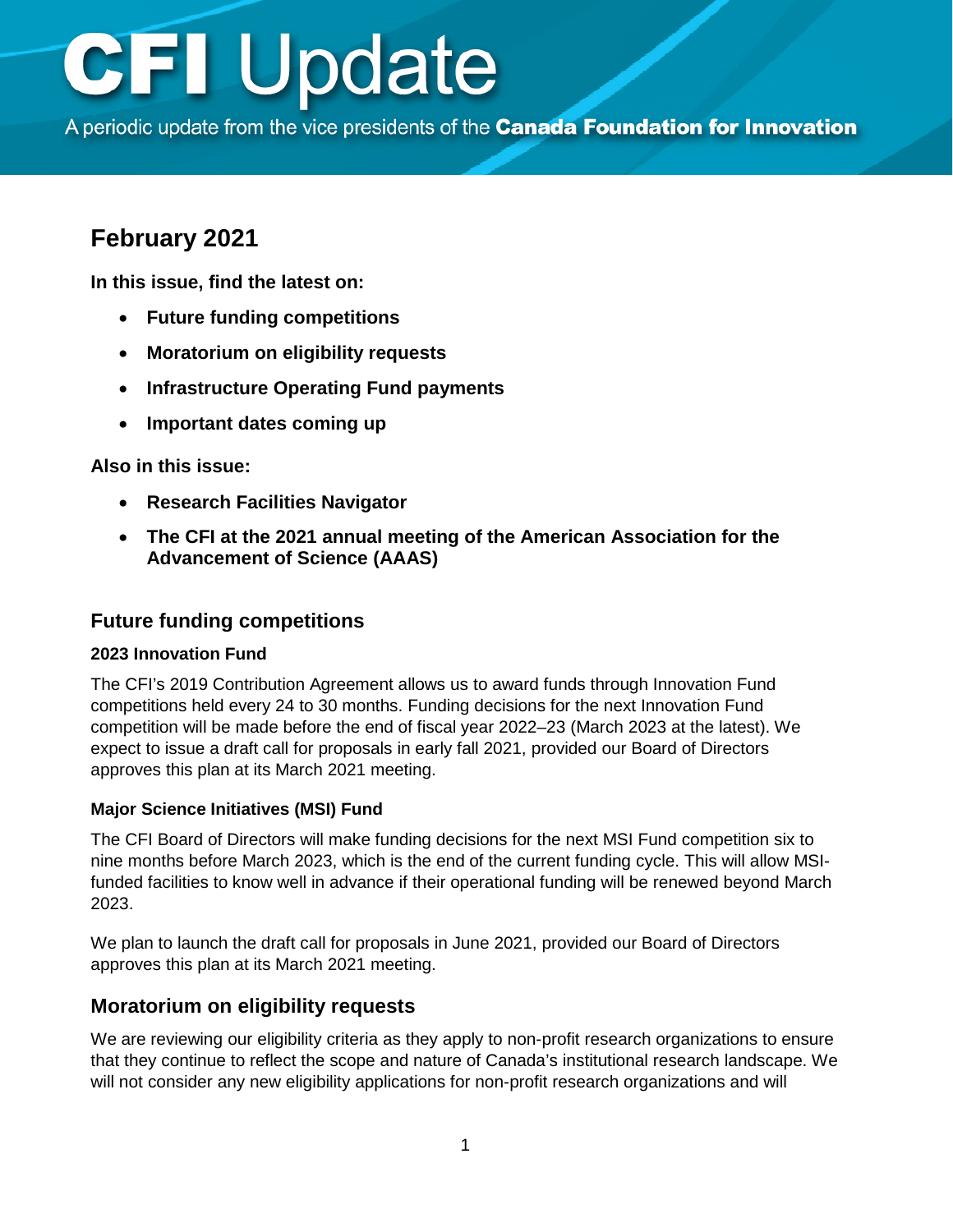<span id="page-1-0"></span>A periodic update from the vice presidents of the **Canada Foundation for Innovation** 

postpone decisions on current applications until this review is complete in June 2021. If you have any questions about this review or our institutional eligibility requirements and processes, please email us at [eligibility@innovation.ca.](mailto:eligibility@innovation.ca)

## **Infrastructure Operating Fund payments**

As we mentioned in the June 2020 issue of this newsletter, we have changed how we make payments to institutions from the Infrastructure Operating Fund (IOF). In spring 2021, we will make a payment to institutions for any unused portion of their IOF allocation that was made available before April 1, 2016. You will receive a letter in March 2021 if such a payment will be made to your institution, including the payment amount and supporting calculations. Your institution can request additional payments from the IOF in your IOF annual report (due June 15, 2021) if the spring payment is insufficient to cover your institution's needs for the 2021–22 fiscal year. We will update our IOF page on [Innovation.ca](http://www.innovation.ca/) soon with further information.

### **Important dates coming up**

You can always find key dates for all our [funding opportunities](https://www.innovation.ca/awards) on our website. Here are a few important dates coming up:

| February 10, 2021 | Deadline for John R. Evans Leaders Fund (SSHRC Partnership Grants,<br>Stage 1) proposals |
|-------------------|------------------------------------------------------------------------------------------|
| February 16, 2021 | Deadline for John R. Evans Leaders Fund (unaffiliated) proposals                         |
| March 15, 2021    | Deadline for College-Industry Innovation Fund – Stream 1 notices of intent               |
| March 23, 2021    | CFI Board of Directors meeting                                                           |
| June 15, 2021     | CFI Board of Directors meeting                                                           |

### **Research Facilities Navigator**

#### **Government of Canada adds facilities**

As part of its national strategy to strengthen federal science, the Government of Canada is partnering with the CFI to list federal research facilities on the Research Facilities Navigator. Launched by the CFI in 2013, the Navigator also features facilities in universities, colleges and research hospitals from coast-to-coast-to-coast that are opening their doors to collaboration with industry, academia and government.

To date, 79 federal facilities from eight departments and agencies have submitted profiles detailing the unique expertise and specialized equipment featured in their lab.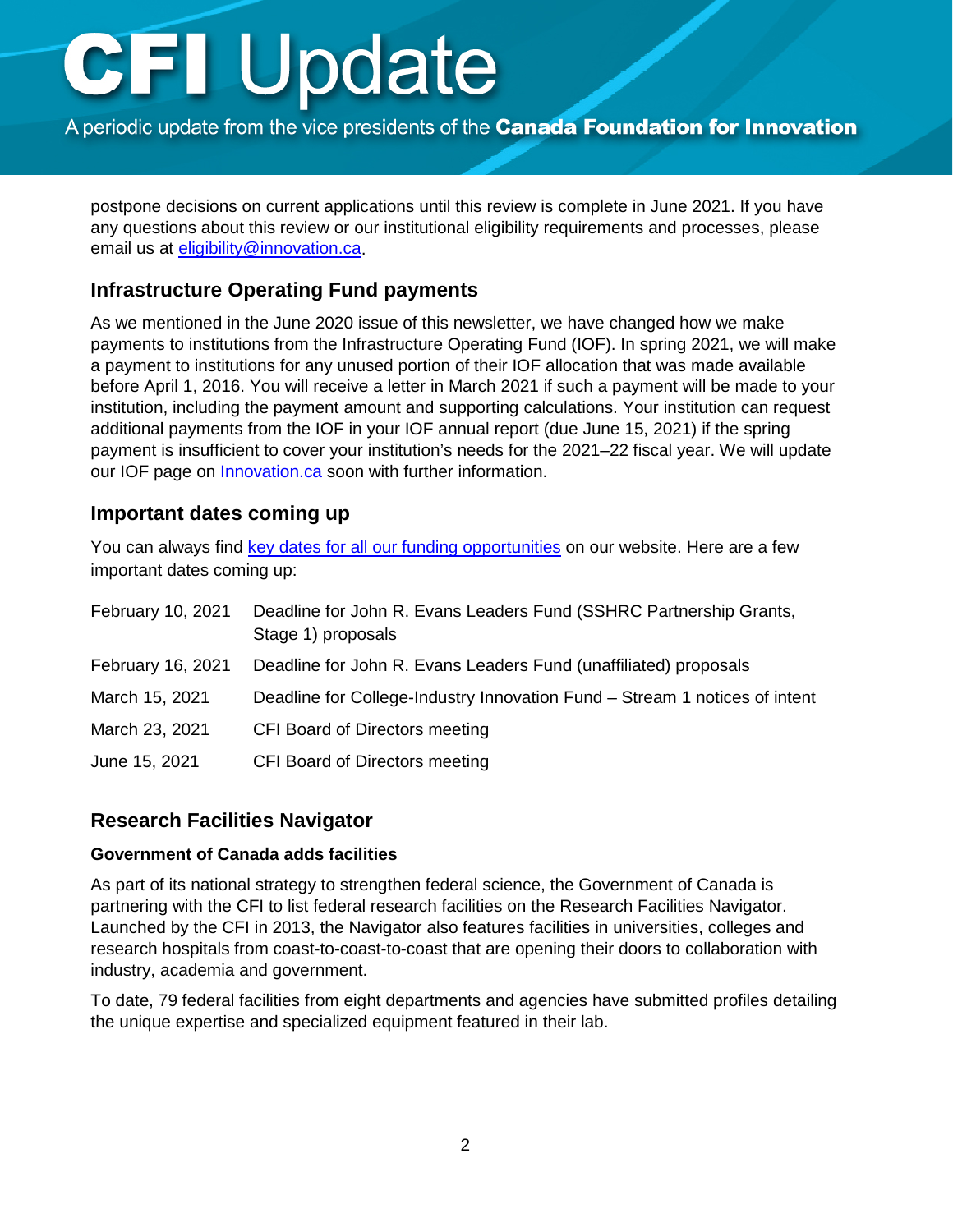<span id="page-2-0"></span>A periodic update from the vice presidents of the Canada Foundation for Innovation

#### **Celebrating 750th profile!**

In January, the [Queen's CardioPulmonary Unit](http://navigator.innovation.ca/en/facility/queens-university/queens-cardiopulmonary-unit-qcpu) became the 750th facility to be listed on the Navigator. Last year, the Navigator helped make hundreds of connections between research facilities and leaders from private, public and non-profit sectors. Learn more about how the Navigator helps researchers and other innovators connect, as well as how to list your facilities at [listyourlab.innovation.ca.](http://listyourlab.innovation.ca/)

## **The CFI at the 2021 annual meeting of the American Association for the Advancement of Science (AAAS)**

For the second year in a row, the CFI is partnering with members of Canada's research community to set up a Canadian exhibit at this year's annual meeting of the American Association for the Advancement of Science (AAAS). This year's virtual exhibit, called "Canada – your next career move," allows visitors to take a virtual tour of Canadian research. They can meet a Canadian visa officer, listen in on live chats with researchers from around the world who have made Canada their home, browse the websites of Canadian research organizations, watch videos of researchers working at the cutting edge of their fields, explore international collaborations, read research success stories and more.

The exhibit is a webpage that will show visitors why Canada is a great place to study and do research and is created by:

- The CFI
- The Office of the Chief Science Advisor
- The National Research Council
- The Natural Sciences and Engineering Research Council
- The Social Sciences and Humanities Research Council (SSHRC)
- Immigration, Refugees and Citizenship Canada
- The Canadian Light Source
- Ocean Networks Canada
- Ocean Tracking Network, and
- TRIUMF

In addition to the exhibit, the CFI is partnering with SSHRC to host an online Q&A during the annual meeting. To celebrate the International Day of Women and Girls in Science on February 11, 2021, Claire Samson, the CFI's Vice-President of Programs and Planning and Dominique Bérubé, Vice-President of Research at SSHRC, will interview two distinguished female researchers in STEM: